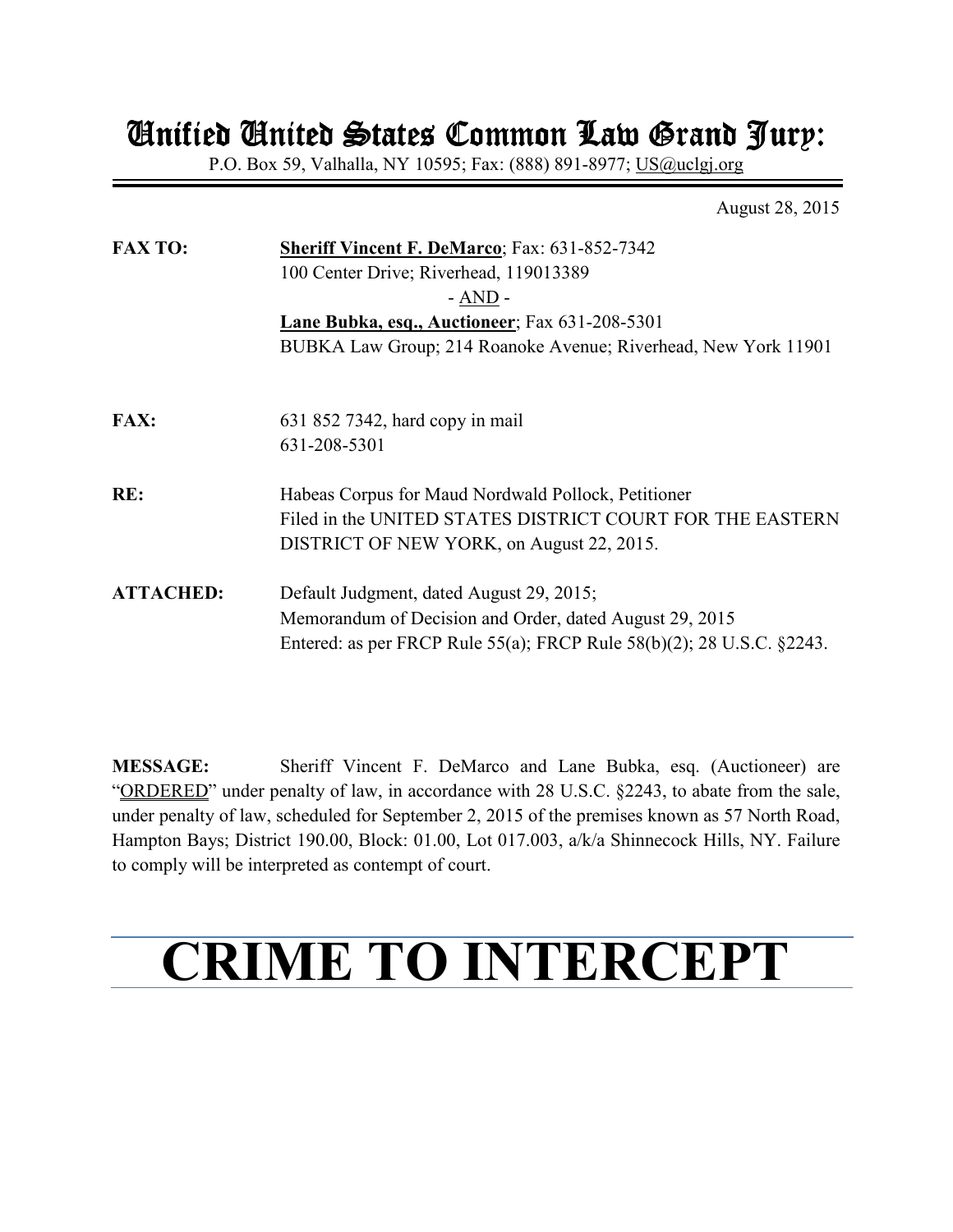## **UNITED STATES DISTRICT COURT FOR THE EASTERN DISTRICT OF NEW YORK**

225 Cadman Plaza East; Brooklyn, NY. 11201

Maud Nordwald Pollock,,

Petitioner

Against

Howard Milstein, Richard C Wald, William M. Rifkin, Judge Joseph Farneti, Attorney General Eric T Schneiderman, Sheriff Vincent F. DeMarco, Respondents

**INDEX NO.** 12-3259, statutory

#### **DEFAULT JUDGMENT CORAM IPSO REGE**

**Default Judgment; Entering a Default:** *"When a party against whom a judgment for affirmative relief is sought has failed to plead or otherwise defend, and that failure is shown by Affidavit or otherwise* [under seal]*, the clerk must enter the party's default."*  FRCP Rule 55(a); FRCP Rule 58(b)(2); 28 U.S.C. §2243.

#### **DEFAULT JUDGMENT**

The Respondents, against whom a judgment for affirmative relief is sought, have failed to plead or otherwise defend as provided by these rules; and, that fact is made to appear by Affidavit. **NOW, THEREFORE, THIS COURT OF RECORD** issues this Default Judgment Coram Ipso Rege to dispose of the matter as law and justice require, to wit:

**IT IS ORDERED AND ADJUDGED** that Petitioner be released from custody immediately; and, that the respondents, namely STATE OF NEW YORK, COUNTY OF SULFFOLK, Howard Milstein, Richard C Wald, William M. Rifkin, Judge Joseph Farneti, Attorney General Eric T Schneiderman, Sheriff Vincent F. DeMarco, shall abate at law all proceedings in and relating to SUPREME COURT OF NEW YORK, COUNTY OF SUFFOLK, INDEX NO. 12-3259. No damages, costs, or attorneys' fees are awarded.

**THE COURT**, August 29, 2015



 $\Xi_{\infty}^{G}$  ,  $\lambda_{\infty}$  ,  $\lambda_{\infty}$  ,  $\lambda_{\infty}$  ,  $\lambda_{\infty}$  ,  $\lambda_{\infty}$  ,  $\lambda_{\infty}$  ,  $\lambda_{\infty}$  ,  $\lambda_{\infty}$  ,  $\lambda_{\infty}$  ,  $\lambda_{\infty}$  ,  $\lambda_{\infty}$  ,  $\lambda_{\infty}$  ,  $\lambda_{\infty}$  ,  $\lambda_{\infty}$  ,  $\lambda_{\infty}$  ,  $\lambda_{\infty}$  ,  $\lambda_{\infty}$  ,  $\$ 

Unified United States Common Law Grand Jury Administrator

Default Judgment 08 13 2015 14:30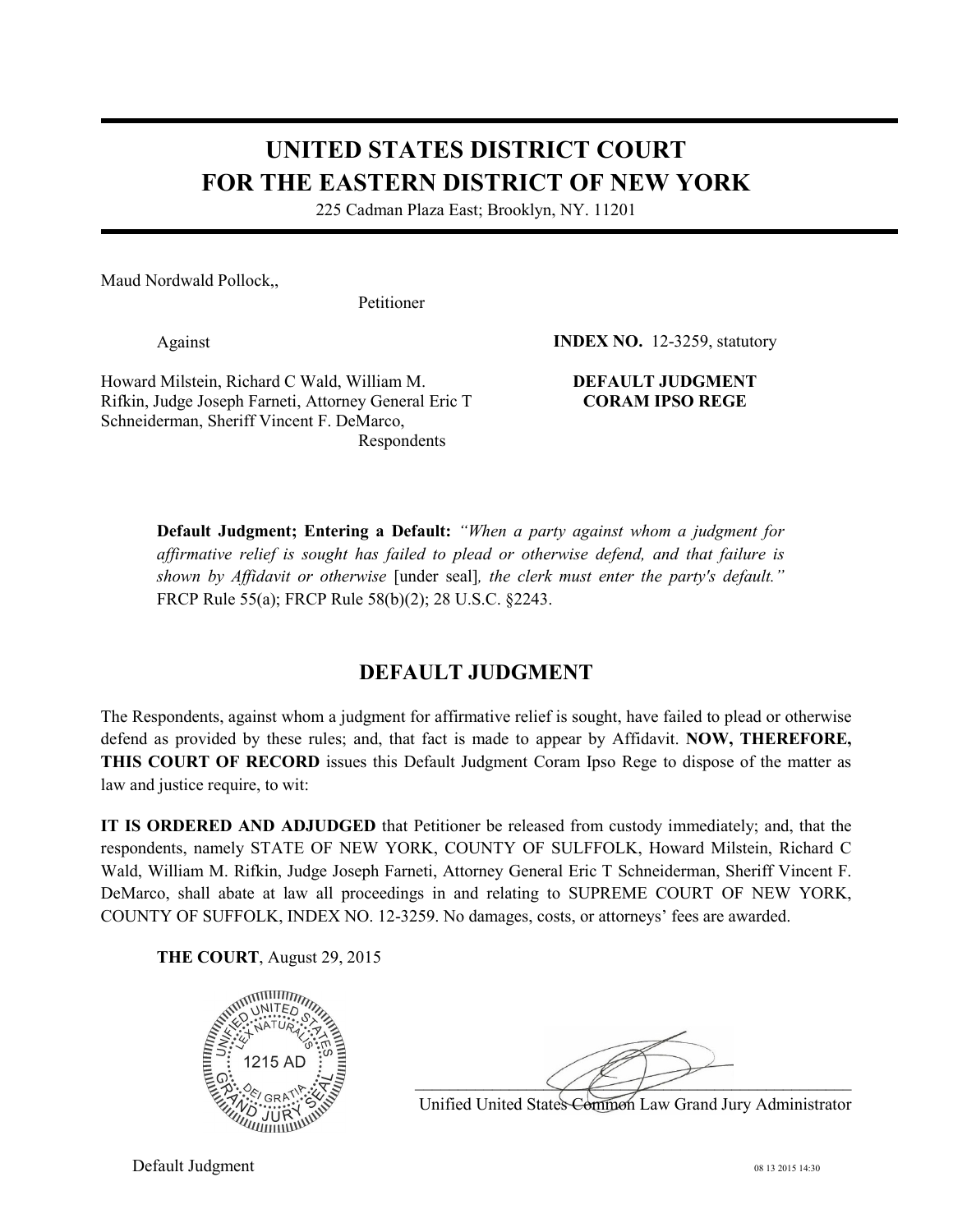# Unified United States Common Law Grand Jury Unified United States Common Law Grand Jurynified Grand Jury:**<sup>1</sup>**

P.O. Box 59; Valhalla, New York 10595; Phone: (845) 229-0044; Fax: (888) 891-8977; US@uclgj.org

### **UNITED STATES DISTRICT COURT**  5 **FOR THE EASTERN DISTRICT OF NEW YORK**

Maud Nordwald Pollock,

Petitioner

Against

Howard Milstein, Richard C Wald, William M. Rifkin, Judge Joseph Farneti, Attorney General Eric T Schneiderman, Sheriff Vincent F. DeMarco,

Respondents

**INDEX NO.** 12-3259, statutory

**DEFAULT JUDGMENT CORAM IPSO REGE<sup>1</sup>** FRCP Rule 55<sup>1</sup>; Rule 58 (b)  $2^1$ 28 USC 2243

**COMES NOW THE ABOVE-ENTITLED COURT OF RECORD,** to review the record, summarily determine the facts, and dispose of the matter as law and justice require.**<sup>2</sup>**

- 10 Habeas Corpus has been called "The Great Writ of Liberty". Historically, that is a side issue. In the early days, Habeas Corpus was not connected with the idea of Liberty. It was a useful device in the struggle for control between common law and equity courts. By the middle of the fifteenth century, the issue of Habeas Corpus, together with privilege, was a well-established way to remove a cause from an inferior court where the defendant could show some special connection with one of the central courts, which entitled him to have
- 15 his case tried there.<sup>3</sup> In the early seventeenth century, The Five Knights' Case<sup>4</sup> involved the clash between the Stuart claims of prerogative and the common law; and, was, in the words of one of the judges, *"the greatest cause that I ever knew in this court".*<sup>5</sup> Over the centuries the Writ became a viable bulwark between the powers of government and the rights of the people in both England and the United States.

 $\overline{a}$ 

Memorandum of Decision Page 1 of 11 08 13 2015 18:30

**<sup>1</sup>** *"The grand jury is an institution separate from the courts over whose functioning the courts do not preside... the grand jury is mentioned in the Bill of Rights, but not in the body of the Constitution. It has not been textually assigned, therefore, to any of the branches described in the first three* (3) *Articles. It is a constitutional fixture in its own right. In fact, the whole theory of its function*  is that it belongs to no branch of the institutional government, serving as a kind of buffer or referee between the Government and the *people... The grand jury's functional independence from the judicial branch is evident, both in the scope of its power to investigate criminal wrongdoing, and in the manner in which that power is exercised. 'Unlike [a] [c]ourt, whose jurisdiction is predicated upon a specific case or controversy, the grand jury 'can investigate merely on suspicion that the law is being violated, or even because it wants assurance that it is not.'"* United States v. John H. Williams; 112 S.Ct. 1735; 504 U.S. 36; 118 L.Ed.2d 352; 1992. **2** 28 U.S.C. §2243.

<sup>&</sup>lt;sup>3</sup> De Vine (1456) O. Bridg. 288; Fizherbert, Abridg., sub tit. "Corpus Cum Causa".

<sup>4</sup> Darnel's Case, 3 St. Tr. 1.

<sup>&</sup>lt;sup>5</sup> Ibid., at 31 per Doderidge J.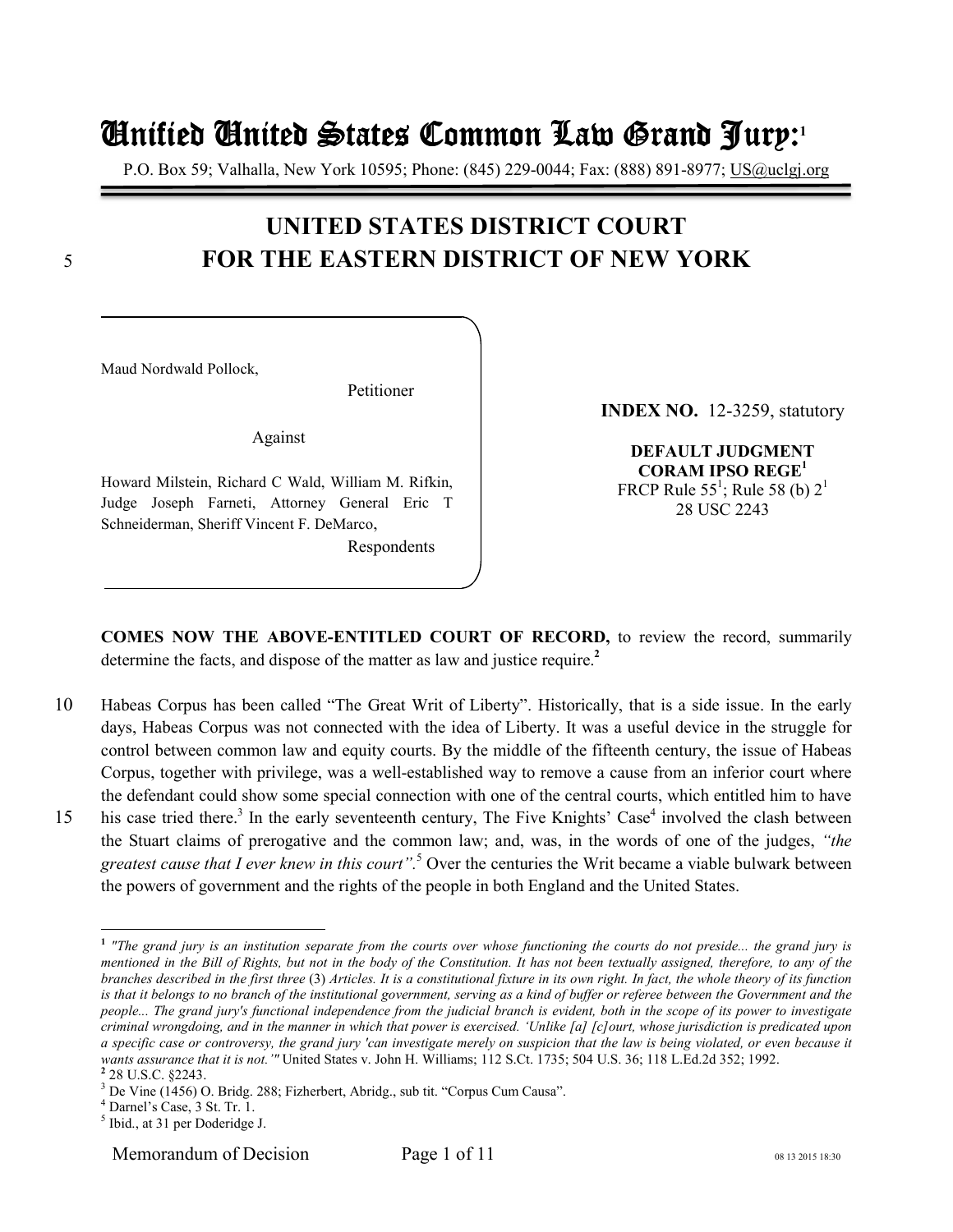#### 20 **CONTENTS**

|               | Ι.    | Summary                                       |
|---------------|-------|-----------------------------------------------|
|               | П.    | Jurisdiction of this Court                    |
|               | HI.   | <b>Exhaustion of Administrative Procedure</b> |
| 25            | IV.   | Comity                                        |
|               | V.    | Petition                                      |
|               | VI.   | Findings of fact                              |
|               | VII - | Conclusions of law                            |
|               |       | VIII. Conclusion Summary                      |
| $\sim$ $\sim$ |       |                                               |

30

#### **I. SUMMARY**

Oliver Wendell Holmes once wrote, *"I long have said there is no such thing as a hard case. I am frightened*  35 *weekly, but always when you walk up to the lion and lay hold, the hide comes off and the same old donkey of*  a question of law is underneath.<sup>16</sup> Duty falls upon this court of record to lay hold of the lion, unhide the underlying question of law, and dispose of the matter as law and justice require.**<sup>7</sup>**

On August 22, 2015, Maud Nordwald Pollock, a People of the United States, filed in the above-entitled court of record a Petition for Writ of Habeas Corpus by a People in State-constructive custody. The Petition invited

- 40 this court's inquiry into the following:
	- A. The cause of the property seizure
	- B. The jurisdictional basis of the property seizure
	- C. Prosecutorial vindictiveness
	- D. Reasonable apprehension of property seizure
- 45 E. Strict compliance with statutory requirements
	- F. Diminishment of rights

The Petition presented issues of both fact and law. It did not appear from the Application that the applicant was not entitled thereto; therefore, this court ordered the respondents to show cause why the Writ should not be granted. Explicit Return instructions were included as part of the Order to Show Cause to enable the 50 respondents to fulfill the Order. All respondents were duly<sup>8</sup> served with the Petition and Order to Show Cause. The record shows that no respondent made any Return; no respondent requested more time to answer; and, no respondent provided any objection to the proceedings.

 **6** 1 *Holmes-Pottock Letters* 156.

**<sup>7</sup>** 28 U.S.C. §2243.

<sup>&</sup>lt;sup>8</sup> Duly: According to law, in both form and substance. Black's 6<sup>th</sup>.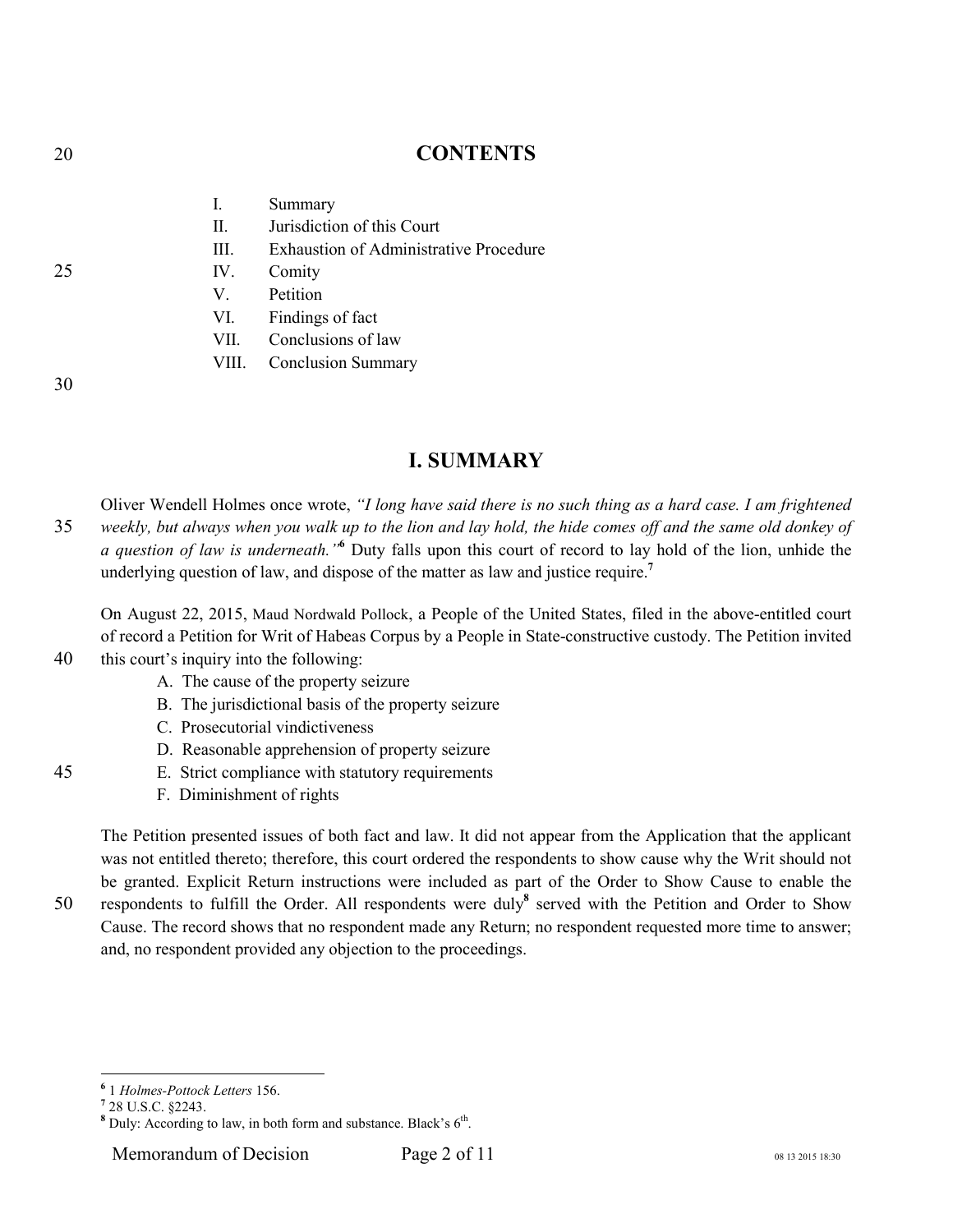#### 55 **ANALYSIS:**

#### **II. JURISDICTION OF THIS COURT**

It is the duty of any court to determine whether it has jurisdiction even though that question is not raised, in order for the exercise of jurisdiction to constitute a binding Decision that the court has jurisdiction.**<sup>9</sup>** We fulfill that duty by examining the sovereign power creating the court.

- 60 But, first, what is a court? It is the person and suit of the sovereign; the place where the sovereign sojourns with his regal retinue, wherever that may be. Further, a court is an agency of the sovereign, created by it directly or indirectly under its authority, consisting of one or more officers, established and maintained for the purpose of hearing and determining issues of law and fact regarding legal rights and alleged violations thereof; and, of applying the sanctions of the law; authorized to exercise its powers in the course of law at
- 65 times and places previously determined by lawful authority.<sup>10</sup> The source of the authority is acknowledged by the Preamble of the Constitution for the United States of America.**<sup>11</sup>** The People of the United States, acting in sovereign capacity, *"ordain***<sup>12</sup>** *and establish***<sup>13</sup>** *this Constitution for the United States of America."*  The Constitution contains nothing that would diminish the sovereign**<sup>14</sup>** power of the People, and no State may presume to do so.**<sup>15</sup>**
- 70 Further, the United States of America, and each member State, is a Republic,<sup>16</sup> which means that the People may act either directly or through their representatives.**<sup>17</sup>** Here the sovereign People are acting directly. Beyond ordaining and establishing the Constitution, what are the powers of the People? The People retain all powers to self-determine and exercise rights.**<sup>18</sup>** The essence of the People's sovereignty distills to this: The decree of the sovereign makes law.**<sup>19</sup>**

<sup>&</sup>lt;sup>9</sup><br>
<sup>9</sup> State ex rel. Missouri Gravel Co. v. Missouri Workmen's Compensation Commission, 113 S.W.2d 1034, 234 Mo.App. 232.

<sup>10</sup> Isbill v. Stovall, Tex.Civ.App., 92 S.W.2d 1067, 1070; Black's 4<sup>th</sup>, p425.

**<sup>11</sup>** U.S. CONSTITUTION, PREAMBLE: *"We the people of the United States, in Order to form a more perfect Union, establish Justice, insure domestic Tranquility, provide for the common defence, promote the general Welfare, and secure the Blessings of Liberty to ourselves and our Posterity, do ordain and establish this Constitution for the United States of America."*

<sup>&</sup>lt;sup>12</sup> ORDAIN: ...to enact a constitution or law. Black's  $6<sup>th</sup>$ .

<sup>&</sup>lt;sup>13</sup> ESTABLISH: ...to create, ratify, or confirm... Black's  $6<sup>th</sup>$ .

<sup>&</sup>lt;sup>14</sup> ...at the Revolution, the sovereignty devolved on the people; and, they are truly the sovereigns of the country; but, they are sovereigns without subjects...with none to govern but themselves.... Chisholm v. Georgia (U.S.) 2 Dall 419, 454, 1 LEd 440, 455, 2 Dall (1793) pp471-472.

Where rights secured by the Constitution are involved, there can be no rule making or legislation which would abrogate them. Miranda v. Arizona, 384 U.S. 436, 491; The State cannot diminish rights of the people. Hertado v. California, 100 U.S. 516; The enumeration in the Constitution of certain rights shall not be construed to deny or disparage others retained by the people. Constitution for the United States of America, Amendment IX; The powers not delegated to the United States by the Constitution, nor prohibited by it to the States, are reserved to the States respectively, or to the people. Constitution for the United States of America, Amendment X.

**<sup>16</sup>** *"The United States shall guarantee to every State in this Union a Republican Form of Government..."* Constitution for the United States, Article IV, Section 4.

<sup>&</sup>lt;sup>17</sup> GOVERNMENT: Republican government: One in which the powers of sovereignty are vested in the People; and, are exercised by the People, either directly, or through representatives chosen by the People, to whom those powers are specially delegated. In re Duncan, 139 U.S. 449, 11 S.Ct. 573, 35 L.Ed. 219; Minor v. Happersett, 88 U.S. 21, Wall 162, 22 L.Ed. 627. Black's 6<sup>th</sup> .

<sup>&</sup>lt;sup>18</sup> The people of this State, as the successors of its former sovereign, are entitled to all the rights which formerly belonged to the King by his prerogative. Lansing v. Smith, 4 Wend. 9 (N.Y.) (1829), 21 Am.Dec. 89 10C Const. Law Sec. 298; 18 C Em.Dom. Sec. 3, 228; 37 C Nav.Wat. Sec. 219; Nuls Sec. 167; 48 C Wharves Sec. 3, 7.

<sup>&</sup>lt;sup>19</sup> The very meaning of "sovereignty" is that the decree of the sovereign makes law. American Banana Co. v. United Fruit Co., 29 S.Ct. 511, 513, 213 U.S. 347, 53 L.Ed. 826, 19 Ann.Cas. 1047.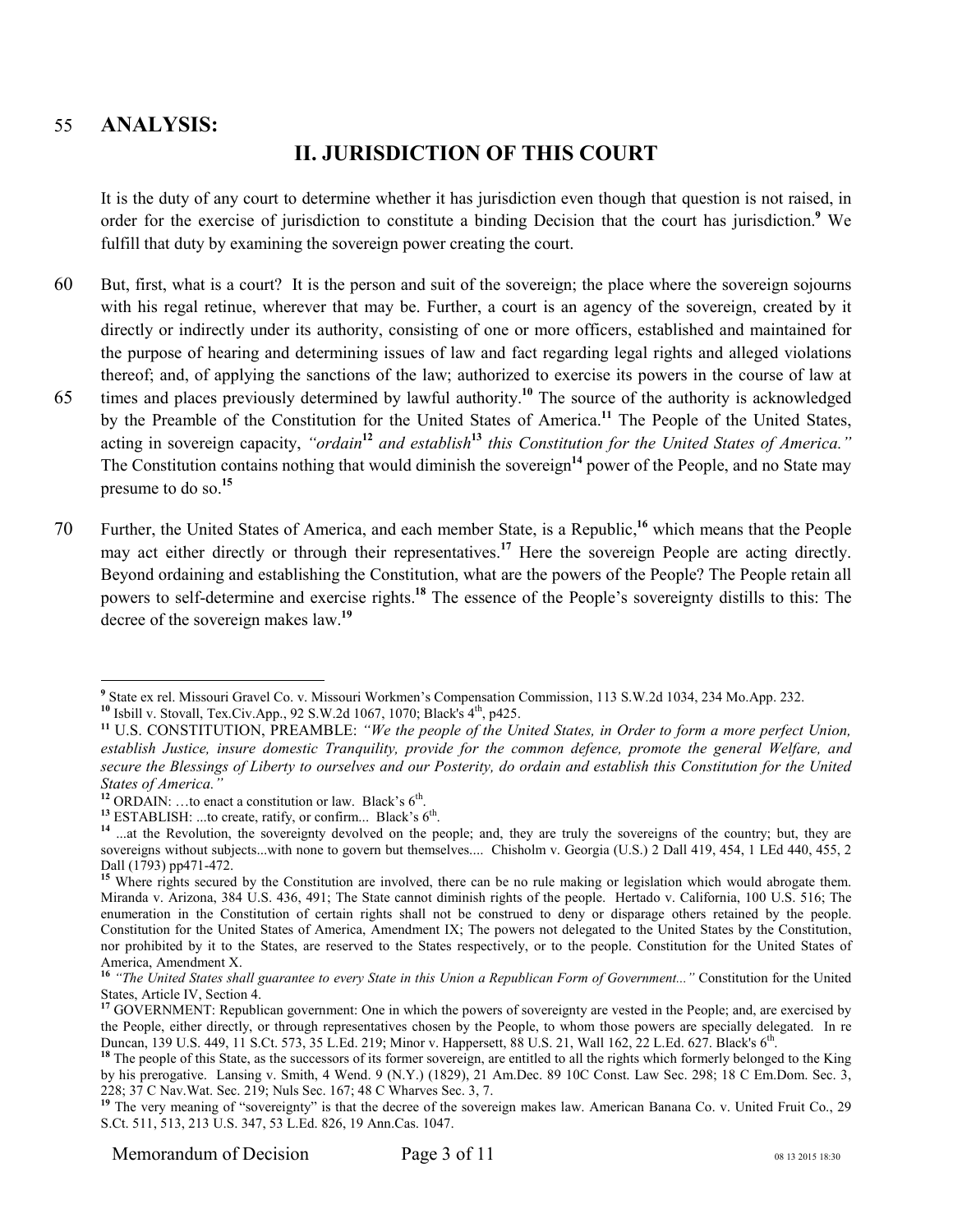- 75 Some have argued that the People have relinquished sovereignty through various contractual devices in which rights were not expressly reserved. However, that cannot hold because rights are unalienable.<sup>20</sup> The People retain all rights of sovereignty at all times.**<sup>21</sup>** The exercise of sovereignty by the People is further clarified when one considers that the Constitutional government agencies have no genuine sovereign power of their own. All just authority of the Constitutional government agencies is solely that to which the People
- consent.**<sup>22</sup>** In the Petition, the petitioner identifies himself as *"a People***<sup>23</sup>** 80 *of the United States"*. As such he decrees the law for this court; and, ultimately, for this court as a court of record. This, then, is the sovereign power by which this court is created. The Constitution for the United States of America mandates that: *"The judicial Power***<sup>24</sup>** *shall extend to all Cases, in Law and Equity, arising under this Constitution, the Laws of the United States, and Treaties made, or which shall be made, under their Authority..."***<sup>25</sup>** This is a case in law,
- 85 i.e., proceeding according to the common law in a court of record. This case arises under the Constitution and the Laws of the United States. It follows that "the judicial power" of [the People of] the United States "shall extend" to this case. Therefore, it is the Grand Jury, as arbiter, that shall be enforcer of the law. We read:

"*If any of our civil servants shall have transgressed against any of the people in any respect;*  90 *and, they shall ask us to cause that error to be amended without delay; or, shall have broken some one of the articles of peace or security; and, their transgression shall have been shown to four* (4) *Jurors of the aforesaid twenty five* (25)*; and, if those four* (4) *Jurors are unable to settle the transgression, they shall come to the twenty-five* (25)*, showing to the Grand Jury the error which shall be enforced by the law of the land."* Magna Carta, June 15, A.D. 1215, 95 61.

Justice Powell, in United States v. Calandra, 414 U.S. 338, 343 (1974), stated: *"The institution of the grand jury is deeply rooted in Anglo-American history;* [n3] *In England, the grand jury* [p343] *served for centuries, both as a body of accusers, sworn to discover, and present for trial, persons suspected of criminal wrongdoing; and, as a protector of citizens against arbitrary and oppressive*  100 *governmental action. In this country, the Founders thought the grand jury so essential to basic liberties, that they provided, in the Fifth Amendment, that federal prosecution for serious crimes can only be instituted by a 'presentment or indictment of a Grand Jury'.* Cf. Costello v. United States, 350 U.S. 359, 361-362 (1956). *The grand jury's historic functions survive to this day. Its* 

 $\overline{a}$ 

**<sup>20</sup>** UNALIENABLE: Not subject to alienation; the characteristic of those things which cannot be bought, or sold, or transferred from one person to another, such as rivers, and public highways, and certain personal rights; e. g., Liberty. Unalienable: incapable of being aliened; that is, [not capable of being] sold and transferred. Black's 4<sup>th,</sup> 1891.

**<sup>21</sup>** RESERVATION OF SOVEREIGNTY: *"*[15](b) *...The Tribe's role as commercial partner with petitioners should not be confused with its role as sovereign. It is one thing to find that the Tribe has agreed to sell the right to use the land and take valuable minerals from it, and quite another to find that the Tribe has abandoned its sovereign powers simply because it has not expressly reserved them through a contract. To presume that a sovereign forever waives the right to exercise one of its powers unless it expressly reserves the right to exercise that power in a commercial agreement, turns the concept of sovereignty on its head."* Merrion et al., dba Merrion & Bayless, et al. v. Jicarilla Apache Tribe et al. 1982.SCT.394.

**<sup>22</sup>** SOVEREIGN STATE: are cabalistic words, not understood [rejected] by the disciple of Liberty, who has been instructed in our constitutional schools. It is our appropriate phrase when applied to an absolute despotism. The idea of sovereign power [vested] in government of a Republic, is incompatible with the existence, and foundation, of civil Liberty; and, the rights of property. Gaines v. Buford, 31 Ky. (1 Dana) 481, 501.

<sup>&</sup>lt;sup>23</sup> PEOPLE: ...considered as... any portion of the inhabitants of a city or country. Webster's 1828 Dictionary. The word "People" may be either plural or singular in its meaning. The plural of "person" is "persons", not "People".

<sup>&</sup>lt;sup>24</sup> JUDICIAL POWER: The power to decide and pronounce a judgment; and, carry it into effect between persons and parties who bring a case before court for decision. Power that adjudicates upon, and protects, the rights and interests of persons or property; and, to that end, declares, construes, and applies the law. Black's  $6<sup>th</sup>$ .

<sup>&</sup>lt;sup>25</sup> Constitution for the United States of America, Article III, Section 2, Clause 1.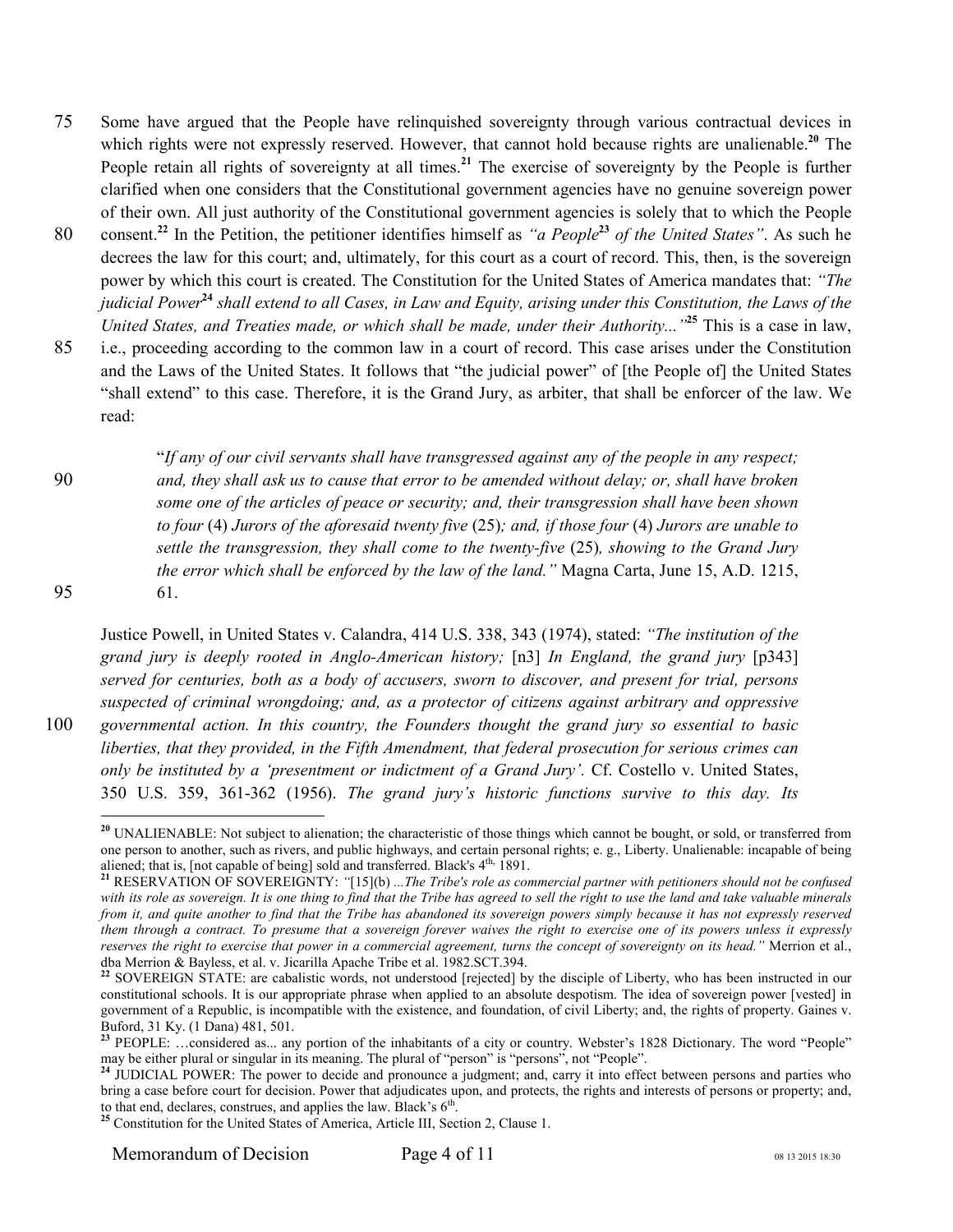*responsibilities determination whether there is probable cause to believe a crime has been*  105 *committed, and the protection of citizens against unfounded criminal prosecutions.* Branzburg v. Hayes, 408 U.S. 665, 686-687 (1972)."

#### **III. EXHAUSTION OF ADMINISTRATIVE PROCEDURE**

- 110 Ordinarily, exhaustion of state administrative procedures is a requirement before a court of another jurisdiction will review the proceedings of another court. This is founded upon the principle of comity. **<sup>26</sup>** The courts of the United States, and the courts of the various States, are independent of each other.**<sup>27</sup>** Federal courts have no supervisory powers over State judicial proceedings, **<sup>28</sup>** State court systems,**<sup>29</sup>** or trial judges. **<sup>30</sup>** Thus, federal courts have no general power to correct errors of law that may occur from time to time in the
- 115 course of State proceedings.<sup>31</sup>

However, a federal court and a State court are not foreign to each other. They form one system of jurisprudence, which constitutes the law of the land; and, should be considered as courts of the same country, having jurisdiction partly different, and partly concurrent;<sup>32</sup> and, as a matter of comity, one of such courts will not ordinarily determine a controversy of which another of such courts has previously obtained 120 jurisdiction. In cases of apparent conflict between State and federal jurisdiction, the federal courts are the exclusive judges over their jurisdiction in the matter.**<sup>33</sup>** That being a given, federal intervention is only proper to correct errors of constitutional dimension,**<sup>34</sup>** which occurs when a State court arbitrarily, or discriminatorily, applies State law.**<sup>35</sup>** The rule of comity does not go to the extent of relieving federal courts from the duty of proceeding promptly to enforce rights asserted under the federal Constitution;**<sup>36</sup>** and, all 125 considerations of comity must give way to the duty of a federal court to accord a People of the United States

his right to invoke the court's powers and process in the defense or enforcement of his rights.**<sup>37</sup>**

 $\overline{a}$ <sup>26</sup> JUDICIAL COMITY: Blacks 4<sup>th</sup>. *"The principle, in accordance with which, the courts of one State, or jurisdiction, will give effect to the laws and judicial decisions of another; not as a matter of obligation; but, out of deference and respect."* Franzen v. Zimmer,

<sup>35</sup> N.Y.S. 612, 90 Hun 103; Stowp v. Bank, C.C.Me., 92 F. 96; Strawn Mercantile Co. v. First Nat. Bank, Tex. Civ.App., 279 S.W. 473, 474; Bobala v. Bobala, 68 Ohio App. 63, 33 N.E.2d 845, 849.

**<sup>27</sup>** Claflin v. Houseman, N.Y., 3 Otto 130, 93 U.S. 130, 23 L.Ed. 833.

**<sup>28</sup>** Smith v. Phillips, 102 S.Ct. 940, 455 U.S. 209, 71 L.Ed.2d 78, on remand 552 F.Supp. 653, affirmed 717 F.2d 44, certiorari denied 104 S.Ct. 1287, 465 U.S. 1027, 79 L.Ed.2d 689; Ker v. State of California, Cal., 83 S.Ct. 1623, 374 U.S. 23, 10 L.Ed.2d 726, 24 O.O.2d 201; Burrus V. Young, C.A.7 (Wis.), 808 F.2d 578; Lacy v. Gabriel, C.A.Mass., 732 F.2d 7, certiorari denied 105 S.Ct. 195, 469 U.S. 861, 83 L.Ed.2d 128; Smiths v. McMullen, C.A.Fla., 673 F.2d 1185, certiorari denied 103 S.Ct. 740, 459 U.S. 1110, 74 L.Ed.2d 961.

**<sup>29</sup>** U.S. ex rel. Gentry v. Circuit Court of Cook County, Municipal Division, First Municipal Dist., C.A.Ill., 586 F.2d 1142.

**<sup>30</sup>** Harris v. Rivera, N.Y., 102S. Ct. 460, 454 U.S. 339, 70 L.Ed.2d 530.

**<sup>31</sup>** Buckley Towers Condominium, Inc. v. Buchwald, C.A.Fla., 595 F.2d 253.

**<sup>32</sup>** Claflin v. Houseman, N.Y., 3 Otto 130, 93 U.S. 130, 23 L.Ed. 833.

**<sup>33</sup>** Craig v. Logemann, 412 N.W.2d 857, 226 Neb. 587, appeal dismissed 108 S.Ct. 1002, 484 U.S. 1053, 98 L.Ed.2d 969.

**<sup>34</sup>** Burrus V. Young, C.A.7 (Wis.), 808 F.2d 578; Lacy v. Gabriel, C.A.Mass., 732 F.2d 7, certiorari denied 105 S.Ct. 195, 469 U.S. 861, 83 L.Ed.2d 128; Smiths v. McMullen, C.A.Fla., 673 F.2d 1185, certiorari denied 103 S.Ct. 740, 459 U.S. 1110, 74 L.Ed.2d 961; INCONSISTENT VERDICTS: Court of Appeals erred when it directed State trial judge to provide explanation of apparent inconsistency in his acquittal of codefendant and his conviction of defendant, without first determining whether inexplicably inconsistent verdicts would be unconstitutional. Harris v. Rivera, N.Y., 102 S.Ct. 460, 454 U.S. 339, 70 L.Ed.2d 530. **<sup>35</sup>** Jentges v. Milwaukee County Circuit Court, C.A.Wis., 733 F.2d 1238

**<sup>36</sup>** Everglades Drainage Dist. v. Florida Ranch & Dairy Corp., C.C.A.Fla., 74 F.2d 914, rehearing denied 75 F.2d 1013.

**<sup>37</sup>** Carpenter Steel Co. v. Metropolitan-Edison Co., D.C.Pa., 268 F. 980.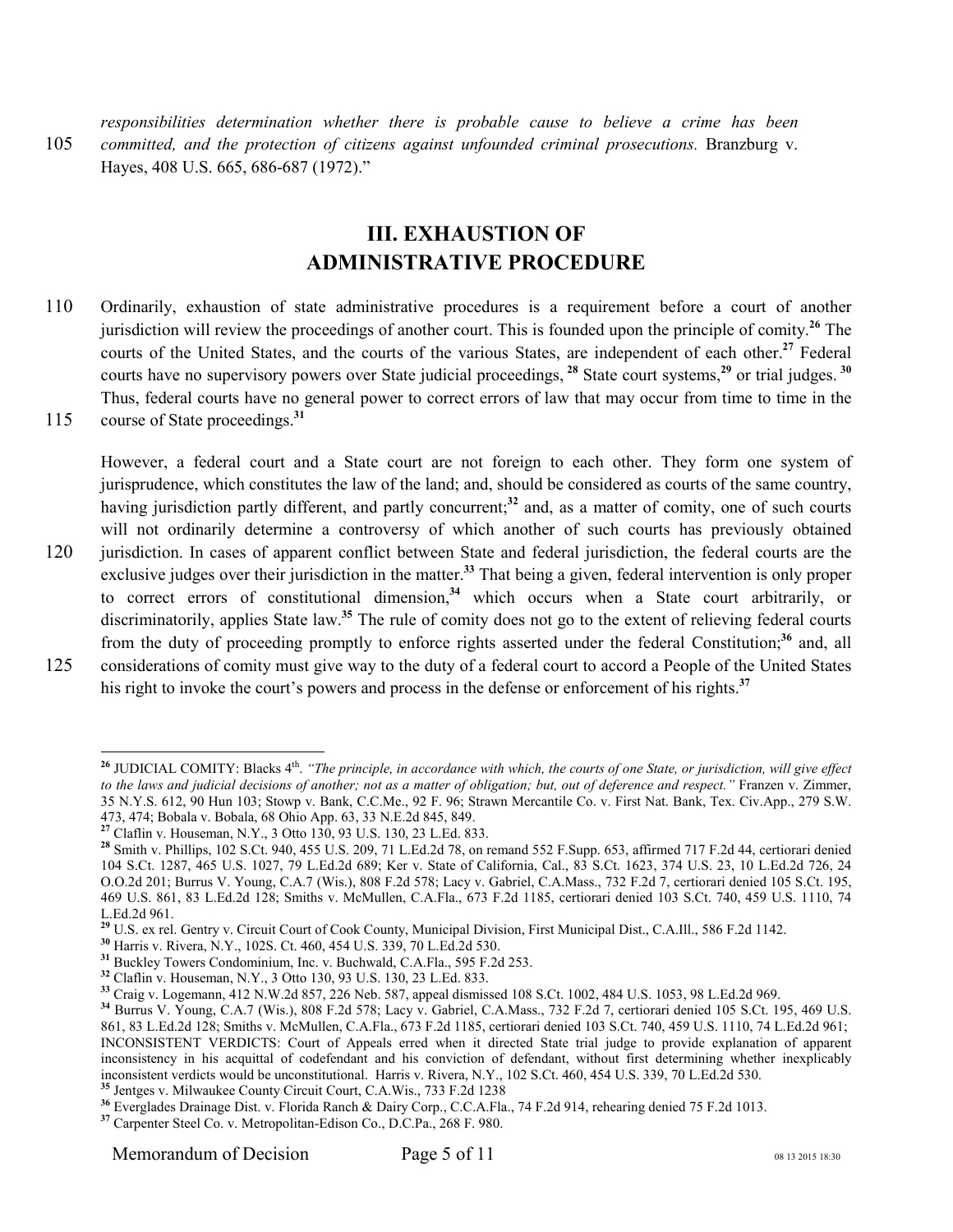As to the principle of exhaustion of state remedies; the petitioner is not founding his Petition on the principle embodied in 28 U.S.C. §2254. The basis of petitioner's Petition is addressed in section **V. PETITION** below. However, we will address it here.

- 130 In Friske v. Collins,<sup>38</sup> the Court's view was that exhaustion was not a "rigid and inflexible" rule; but, could be deviated from in "special circumstances". In addition to the class of "special circumstances" developed in the early history of the exhaustion rule, exhaustion was not required where procedural obstacles make theoretically available processes unavailable; where the available state procedure does not offer swift vindication of the petitioner's rights; and, where vindication of the federal right requires immediate action.**<sup>39</sup>**
- 135 Exhaustion today is a rule rooted in the relationship between the national and State judicial systems. The rule is consistent with the Writ's extraordinary character; but, it must be balanced by another characteristic of the Writ, to wit: its object of *providing "a swift and imperative remedy in all cases of illegal restraint upon personal Liberty."***<sup>40</sup>** That is, it *"is not [a rule] defining power but one which relates to the appropriate exercise of power."***<sup>41</sup>**
- 140 The Court noted that where resort to State remedies has failed to afford a full and fair adjudication of the federal contentions raised, either because the State affords no remedy; or, because in the particular case, the remedy afforded by State laws, proves, in practice, unavailable, or seriously inadequate; a federal court should entertain a Petition for Habeas Corpus; otherwise, a petitioner would be remediless. In such a case, the applicant should proceed in the federal district court before resorting to the Supreme Court by Petition for
- 145 Habeas Corpus.<sup>42</sup>

**28 U.S.C. §2243** provides as follows: Issuance of Writ; Return; Hearing; Decision. A court justice or judge, entertaining an application for a Writ of Habeas Corpus, shall forthwith award the Writ; or, issue an Order directing the respondent to show cause why the Writ should not be granted; unless it appears, from the Application, that the applicant, or person 150 detained, is not entitled thereto. The Writ, or Order to Show Cause, shall be directed to the person having custody of the person detained. It shall be returned within three (3) days; unless, for good cause, additional time, not exceeding twenty (20) days, is [be] allowed.

The State has been duly served; and, the State has not made; and, apparently cares not to make a Return. This question of timeliness constitutes a special circumstance justifying deviation from the exhaustion rule. 155 Exhaustion is not required where procedural obstacles make theoretically available processes unavailable; where the available State procedure does not offer swift vindication of the petitioner's rights; and, where vindication of the federal right requires immediate action.**<sup>43</sup>** Until the case is resolved in the district court, the

Memorandum of Decision  $Page 6 of 11$  08 13 2015 18:30

 $\overline{a}$ **<sup>38</sup>** 342 U.S. 519 (1952).

**<sup>39</sup>** Amsterdam, "Federal Removal and Habeas Corpus Jurisdiction," 113 U. Pa. L. Rev. 793, 893-94; Developments, "Federal Habeas Corpus," 83 Harv. L. Rev. 1038, 1097-107. Cf. Markuson v. Boucher, 175 U.S. 189 (1899) with Roberts v. LaVallee, 389 U.S. 40 (1967).

**<sup>40</sup>** Price v. Johnson, 334 U.S. 266, 283 (1947).

**<sup>41</sup>** Bowen v. Johnston, 306. U.S. 19, 27 (1939). See Brennan, "Some Aspects of Federalism", 39 N.Y.U.L.Rev. 945, 957-58; Brennan, "Federal Habeas Corpus and State Prisoners", 7 Utah L. Rev. 423, 426.

**<sup>42</sup>** Ex parte Hawk, 321 U.S. 114, 118; See also Ex parte Abernathy, 320 U.S. 219 (1943); White v. Ragen, 324 U.S. 760 (1945); Wood v. Niersteimer, 328 U.S. 211 (1946).

**<sup>43</sup>** Amsterdam, "Federal Removal and Habeas Corpus Jurisdiction", 113 U. Pa. L. Rev. 793, 893-94; Developments, "Federal Habeas Corpus", 83 Harv. L. Rev. 1038, 1097-107. Cf.; Markuson v. Boucher, 175 U.S. 189 (1899) with Roberts v. LaVallee, 389 U.S. 40 (1967).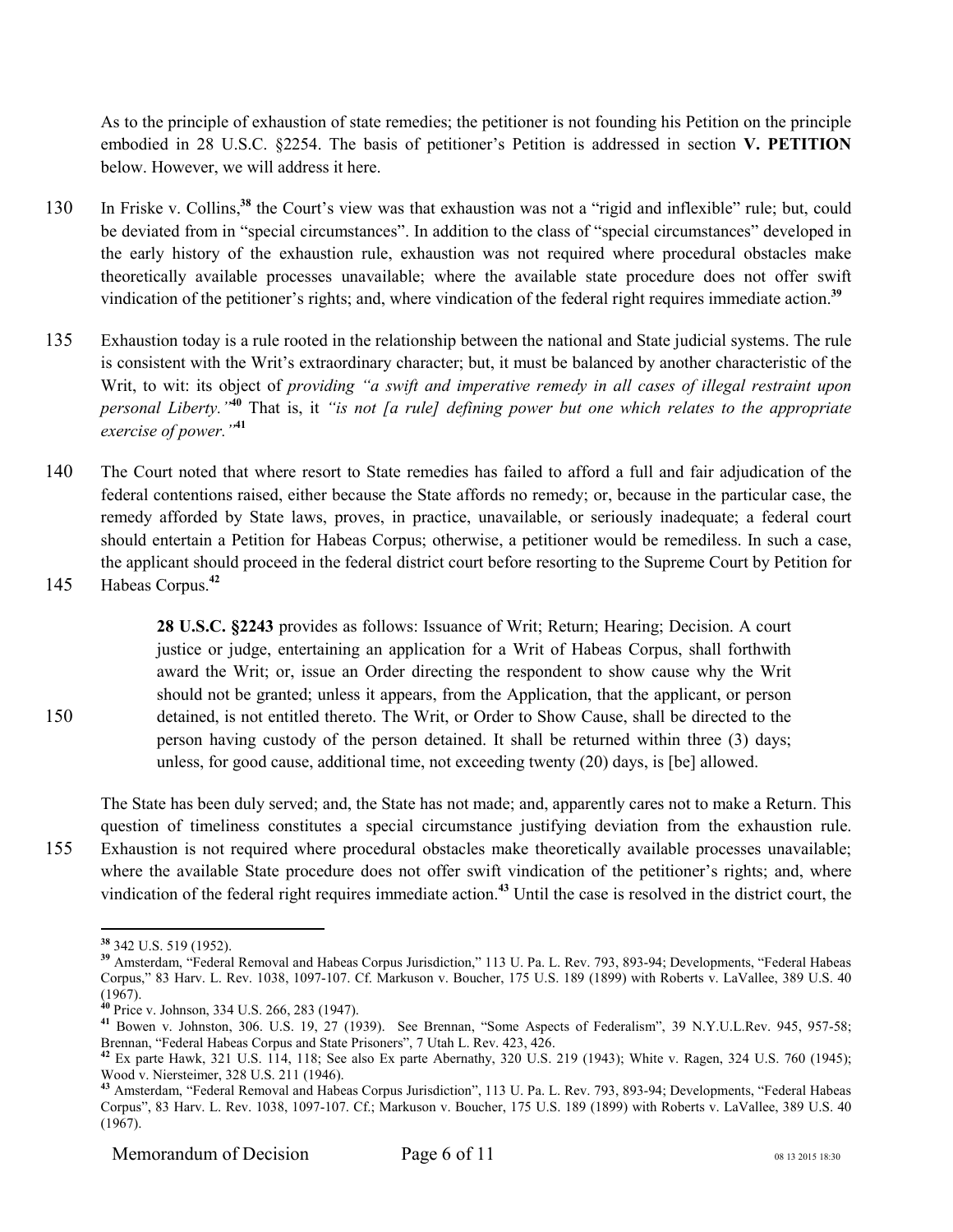petitioner will be unable to present his claims to the State Supreme Court.**<sup>44</sup>** This delay, and lack of timeliness, is a further special circumstance. In the interim, the petitioner would be required to lose his 160 Liberty, because of the lack of swift State vindication of his rights.<sup>45</sup>

#### **IV. COMITY**

Comity is one court giving full faith and credit to the judicial proceedings of another court, provided that such proceedings do not violate its own rules. Though comity is not mandated, it is encouraged by The Constitution for The United States, Article IV, Section 1.**<sup>46</sup>** However, comity does not mean that one court 165 involuntarily gives up its jurisdiction to another court. Comity does not mean that one court must respect the improprieties of another court. Comity does not mean that one court must submit to the whim of another court. Further, comity cannot enter the equation when the question before the courts concerns which of the two courts has jurisdiction regarding the vindication of the rights of the petitioner. The protection of the petitioner's rights from encroachment by the State is the innate responsibility of the federal courts.

- 170 In the United States, Habeas Corpus exists in two forms: Common Law and Statutory. The petitioner has chosen Habeas Corpus at common law in a court of record. The Constitution for the United States of America acknowledges the Peoples' right to the common law of England as it was in 1789. What is that common law? It does not consist of absolute, fixed and inflexible rules; but, broad and comprehensive principles based on justice, reason, and common sense...**<sup>47</sup>**
- The common law is also the Magna Carta,<sup>48</sup> as authorized by the Confirmatio Cartarum, if the accused so demands.**<sup>49</sup>** The Confirmatio Cartarum succinctly says, *"...our justices, sheriffs, mayors, and other ministers,*  which, under us have the laws of our land to guide, shall allow the said charters pleaded before them, in *judgment in all their points; that is, to wit, the Great Charter as the common law and the Charter of the forest, for the wealth of our realm."***<sup>50</sup>** In other words, the King's men must allow the Magna Carta to be 180 pleaded as the common law if the accused so wishes it.

Magna Carta says, *"Henceforth the Writ which is called Praecipe shall not be served on anyone for any holding so as to cause a free man to lose his court."***<sup>51</sup>** In this case, the free man's court is the court of record of the petitioner, as above entitled. The Constitution for the United States of America, Article III, Section 2-1, says, *"The judicial Power shall extend to all Cases, in Law and Equity, arising under this Constitution, the*

185 *Laws of the United States..."* The judicial power is thusly extended to this Habeas Corpus case at law in the above-entitled court of record.

 $\overline{a}$ 

**<sup>44</sup>** Magistrate's Report (#5), filed March 7, 2003, 6:46am, p3, L3-6.

**<sup>45</sup>** Amsterdam, "Federal Removal and Habeas Corpus Jurisdiction", 113 U. Pa. L. Rev. 793, 893-94; Developments, "Federal Habeas Corpus", 83 Harv. L. Rev. 1038, 1097-107. Cf.; Markuson v. Boucher, 175 U.S. 189 (1899) with Roberts v. LaVallee, 389 U.S. 40 (1967).

**<sup>46</sup>** Full Faith and Credit shall be given in each State to the public Acts, Records, and Judicial proceedings of every other State. And, the Congress may, by general Laws, prescribe the Manner in which such Acts, Records, and Proceedings shall be proved, and the Effect thereof. Constitution for the United States of America, Article IV, Section 1.

**<sup>47</sup>** Miller v. Monsen, 37 N.W.2d 543, 547, 228 Minn. 400.

**<sup>48</sup>** June 15, 1215, King John I.

**<sup>49</sup>** November 5, 1297, King Edward I.

**<sup>50</sup>** Confirmatio Cartarum, Article I, Clause 3.

**<sup>51</sup>** Magna Carta, Article 34.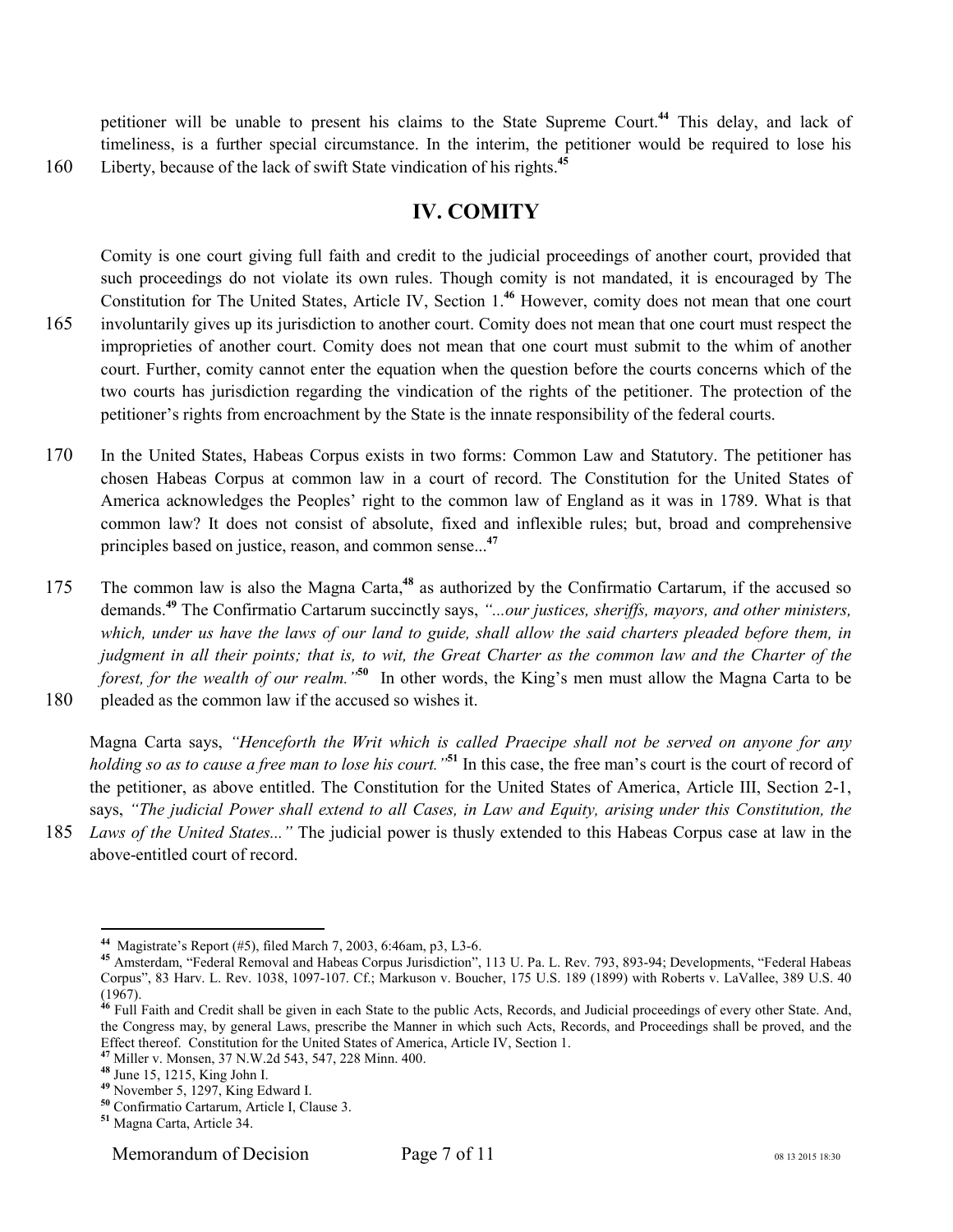The above-entitled court of record, invoking the extension of the judicial power of the United States upon a case in law, is proceeding according to the common law as sanctioned by the Constitution; and, considering the matter that has arisen under the Constitution and laws of the United States. As stated above, the rule of 190 comity does not go to the extent of relieving federal courts from the duty of proceeding promptly to enforce rights asserted under the federal Constitution;**<sup>52</sup>** and, all considerations of comity must give way to the duty of a federal court to accord a citizen of the United States his right to invoke the court's powers and process in the defense or enforcement of his rights.**<sup>53</sup>**

This court accepts the duty obligation to proceed promptly to enforce rights asserted under the federal 195 Constitution. Thus, this court has the subject matter jurisdiction to examine, and act, upon the Petition for Habeas Corpus. Further, the parties were duly served personally with a copy of the Petition and the Writ of Habeas Corpus thus this court has "in personam jurisdiction".

#### **V. PETITION**

Title 28 of the United States Code**<sup>54</sup>** acknowledges that it is not the responsibility of the petitioner to know by 200 what claim or authority the State acts; but, that the petitioner may inquire as to the cause of the restraint. Petitioner has requested an inquiry into the cause of restraint; but, none of the respondents has returned any statement of cause of the restraint. Therefore, this court may presume that there is neither legal nor lawful cause of restraint.

Petitioner has isolated five (5) points upon which she bases her petition:

- 
- 205 A. The lack of cause of the restraint
	- B. The lack of jurisdictional basis of the restraint
	- C. Prosecutorial vindictiveness
	- D. Reasonable apprehension of restraint of property seizure
	- E. Strict compliance with statutory requirements
- 210 F. Diminishment of rights

Because the respondents have made no Return, this court must rule solely upon the evidence before it, as provided by the petitioner. Seneca wrote, *"He who decides a case with the other side unheard, though he decide justly, is himself unjust."***<sup>55</sup>** Mindful of the wisdom of Seneca, we proceed.

This court has taken judicial notice of the Federal Rules of Civil Procedure, Title 28, United States Code, 215 insofar as it is not repugnant to the common law. F.R.C.P. Rule 55 regarding default<sup>56</sup> is applied here.<sup>57</sup> The

 $\overline{a}$ **<sup>52</sup>** Everglades Drainage Dist. v. Florida Ranch & Dairy Corp., C.C.A.Fla., 74 F.2d 914, rehearing denied 75 F.2d 1013.

**<sup>53</sup>** Carpenter Steel Co. v. Metropolitan-Edison Co., D.C.Pa., 268 F. 980.

**<sup>54</sup>** 28 U.S.C. §2242 states in part: Application for a Writ of Habeas Corpus... shall allege the facts concerning the applicant's commitment or detention, the name of the person who has custody over him, and by virtue of what claim or authority, if known. **<sup>55</sup>** Seneca's *Medea*.

**<sup>56</sup>** Federal Rules of Civil Procedure, Rule 55. Default: (a) Entry. When a party against whom a Judgment for Affirmative Relief is sought, has failed to plead, or otherwise defend, as provided by these rules; and, that fact is made to appear [has been brought before the court] by Affidavit or otherwise, the clerk shall enter the party's Default. (b) Judgment: Judgment by Default may be entered as follows: (1) By the Clerk: When the plaintiff's claim against a defendant is for a sum certain, or for a sum which can, by computation, be made certain, the clerk, upon request of the plaintiff, and upon Affidavit of the amount due, shall enter Judgment for that amount and costs, against the defendant, if the defendant has been defaulted for failure to appear, and is not an infant or incompetent person. (2) By the Court: In all other cases, the party entitled to a Judgment by Default, shall apply to the court therefor; but, no Judgment by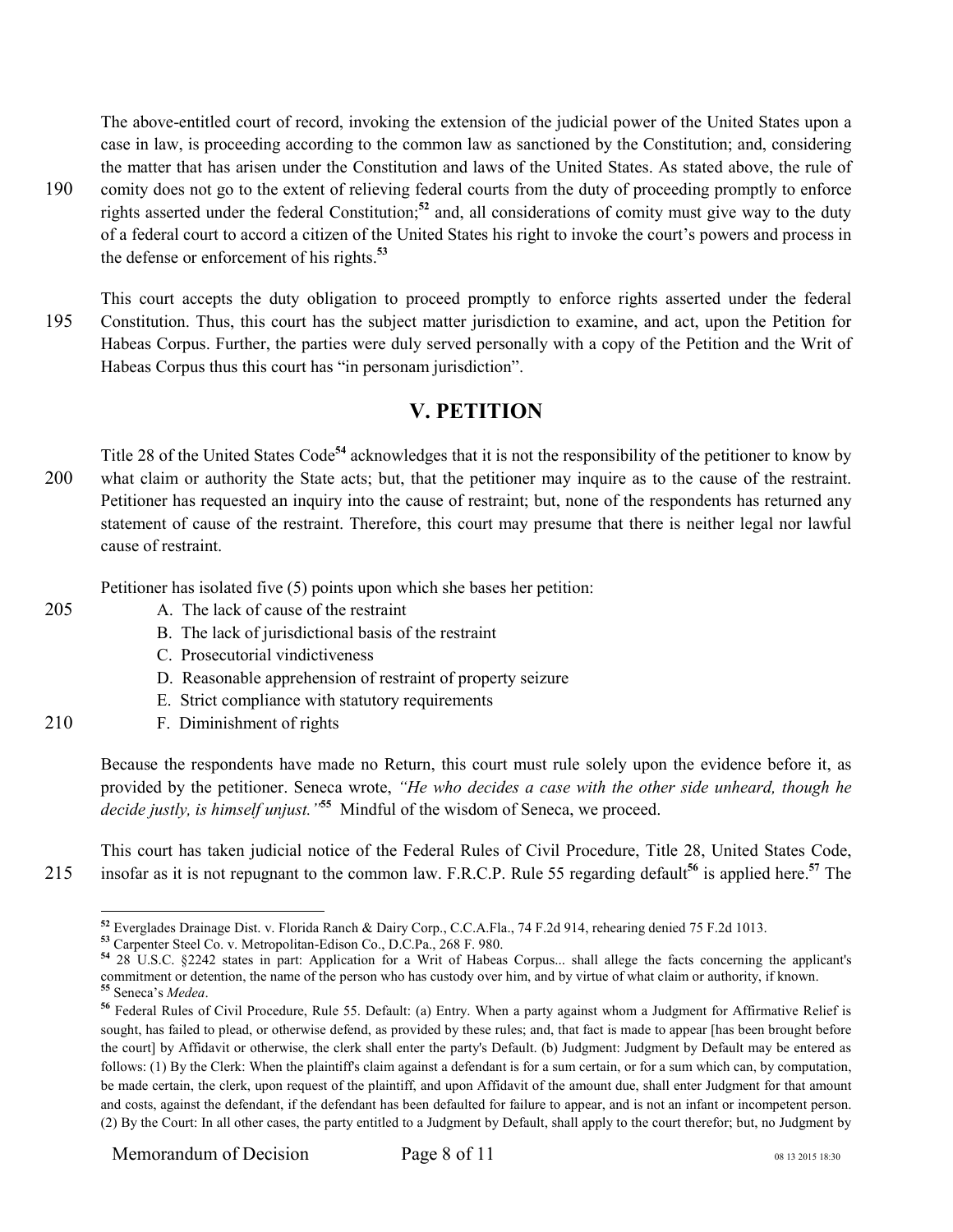record shows that the *Petition* was filed; a *Writ of Habeas Corpus to Show Cause* issued; the *Petition* and *Writ* were duly served upon the respondents; no Return was filed; a *Notice of Default* was filed. So, no claim may be made that the State court was unaware of this court's proceedings; nor, may the respondents claim they were unaware of the consequences for failure to make a Return on the *Writ of Habeas Corpus*. Simply 220 stated; the parties against whom a Judgment for Affirmative Relief is sought, have failed to plead or otherwise defend, as provided by these rules; and, that fact has been brought before the court by Seal [*by* 

**VI. FINDINGS OF FACT** 

#### **THEREFORE, BASED UPON THE RECORD BEFORE THIS COURT:**  225 **THE COURT FINDS THAT:**

- (1) Maud Nordwald Pollock is one of the People as contemplated in the Preamble of the Constitution for the United States of America.
- (2) This above-entitled court is a court of record.

*otherwise*] in accordance with F.R.C.P. Rule 55(a).

- (3) All respondents were duly served; and, court personnel were apprised of the petitioner's claims and 230 the Writ; all respondents had full Notice and fair opportunity to argue their cause; and, respondents did not argue their cause.
	- (4) The respondents have not presented any legal or lawful cause of the restraint of Maud Nordwald Pollock.
- (5) The respondents have not presented any jurisdictional basis for the restraint of Maud Nordwald 235 Pollock. The court of the respondents did not fulfill the duty to determine whether it has jurisdiction in order for the exercise of jurisdiction to constitute a binding Decision.
	- (6) The respondents have not presented any evidence to prove the absence of prosecutorial vindictiveness by the respondents against Maud Nordwald Pollock.
- (7) Maud Nordwald Pollock has a reasonable apprehension of future restraint of property seizure arising 240 from the same facts.
	- (8) Strict compliance with statutory requirements was not met by the respondents.
	- (9) Maud Nordwald Pollock has suffered an unlawful and illegal diminishment of rights.

Memorandum of Decision Page 9 of 11 08 13 2015 18:30

<u>.</u>

Default shall be entered against an infant, or incompetent person, unless represented in the action by a general guardian, committee, conservator, or other such representative, who has appeared therein. If the party against whom Judgment by Default is sought, has appeared in the action, the party, or, if appearing by representative, the party's representative, shall be served with written Notice of the Application for Judgment at least three (3) days prior to the Hearing on such Application. If, in order to enable the court to enter Judgment; or, to carry it into effect; it is necessary to take an account, or to determine the amount of damages, or to establish the truth of any averment by evidence, or to make an investigation of any other matter; the court may conduct such Hearings; or, Order such references, as it deems necessary and proper; and, shall accord a right of trial by jury to the parties, when, and as required, by any statute of the United States. (c) Setting Aside Default: For good cause shown, the court may set aside an Entry of Default; and, if a Judgment by Default has been entered, may likewise set it aside, in accordance with Rule 60(b).

<sup>&</sup>lt;sup>57</sup> Courts of record have an inherent power, independently of statutes, to make rules for the transaction of business. 1 Pet. 604, 3 Serg. & R. Penn. 253; 8 id. 336, 2 Mo. 98.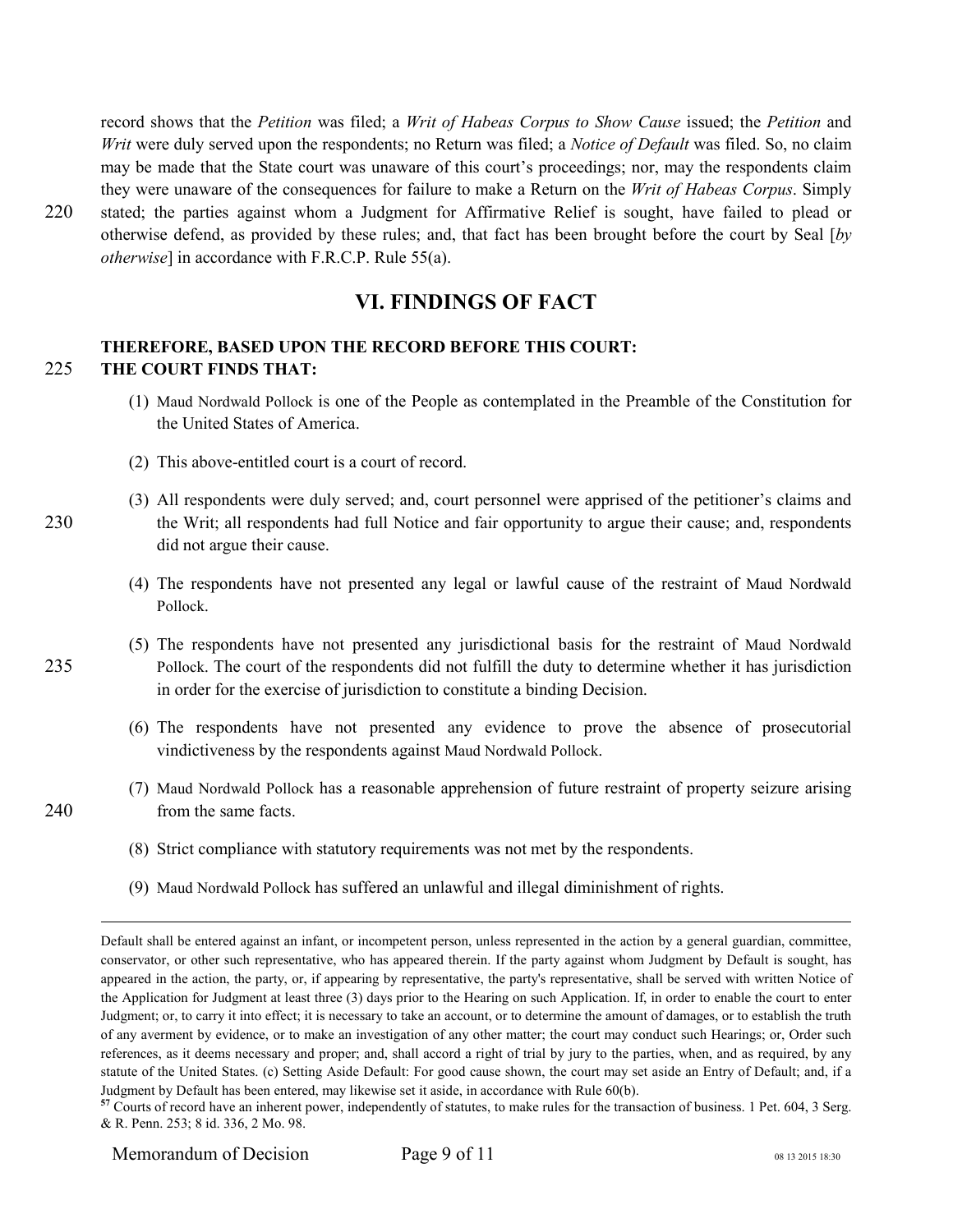#### **VII. CONCLUSIONS OF LAW**

#### **FURTHER, THE COURT CONCLUDES THAT:**

- 245 (1) This above entitled court, has the sovereign authority to proceed as a court of record with jurisdiction to act in the instant case and subject matter.
- (2) Because all respondents were duly served; and, court personnel were apprised of the petitioner's *Petition* and *Writ*; and, because all respondents had full Notice and fair opportunity to argue their cause; and, did not so do; and, because none of the aforementioned persons made a Return, 250 Objection, or Motion, the above-entitled court has acquired "in personam jurisdiction" of each of the respondents.
	- (3) Because the respondents have not presented any legal or lawful cause of, or any jurisdictional basis for the restraint of Maud Nordwald Pollock's property, the respondents do not have any legal or lawful cause against or jurisdiction over Maud Nordwald Pollock.
- 255 (4) Because the respondents have not presented any evidence to prove the absence of prosecutorial vindictiveness by the respondents against Maud Nordwald Pollock, and because the burden of proof is upon the respondents when evidence of prosecutorial vindictiveness has been presented, as a matter of law the respondents have committed prosecutorial vindictiveness against Maud Nordwald Pollock.
- (5) Strict compliance with statutory requirements were not met by the respondents, Maud Nordwald 260 Pollock was denied due process, there is a reasonable probability that (s)he will be denied due process, and there is a reasonable probability that Maud Nordwald Pollock will be subjected to future restraint of Liberty arising from the same facts.
- (6) Because Maud Nordwald Pollock has suffered an unlawful and illegal diminishment of rights Maud Nordwald Pollock will very likely continue to be subjected to further unlawful and illegal 265 diminishment of rights if not immediately released.

#### **VIII. CONCLUSION SUMMARY**

The respondents, namely EMIGRANT MORTGAGE COMPANY, INC, Howard Milstein, Richard C Wald, William M. Rifkin, Judge Joseph Farneti, New York State Attorney General Eric T Schneiderman and Sheriff 270 Vincent F. DeMarco by their Default (their failure to Return the Writ of Habeas Corpus), have failed to prove

their jurisdiction; therefore they each and all of them shall *abate at law* all proceedings in and relating to SUPREME COURT OF NEW YORK, COUNTY OF SUFFOLK, INDEX NO. 12-3259, statutory.

None of the Respondents is an infant or incompetent. None of the Respondents has appeared in the proceedings.

275 Default Judgment to be entered by this court in accordance with Federal Rules of Civil Procedure, Rule 55(b)(2).

Maud Nordwald Pollock is to take property possession immediately.

Emigrant Bank is to file a release of lien immediately and send a copy of same to Maud Nordwald Pollock.

Defendants are to return all extorted monies and attorney fees to petitioner immediately.

Memorandum of Decision Page 10 of 11 08 13 2015 18:30